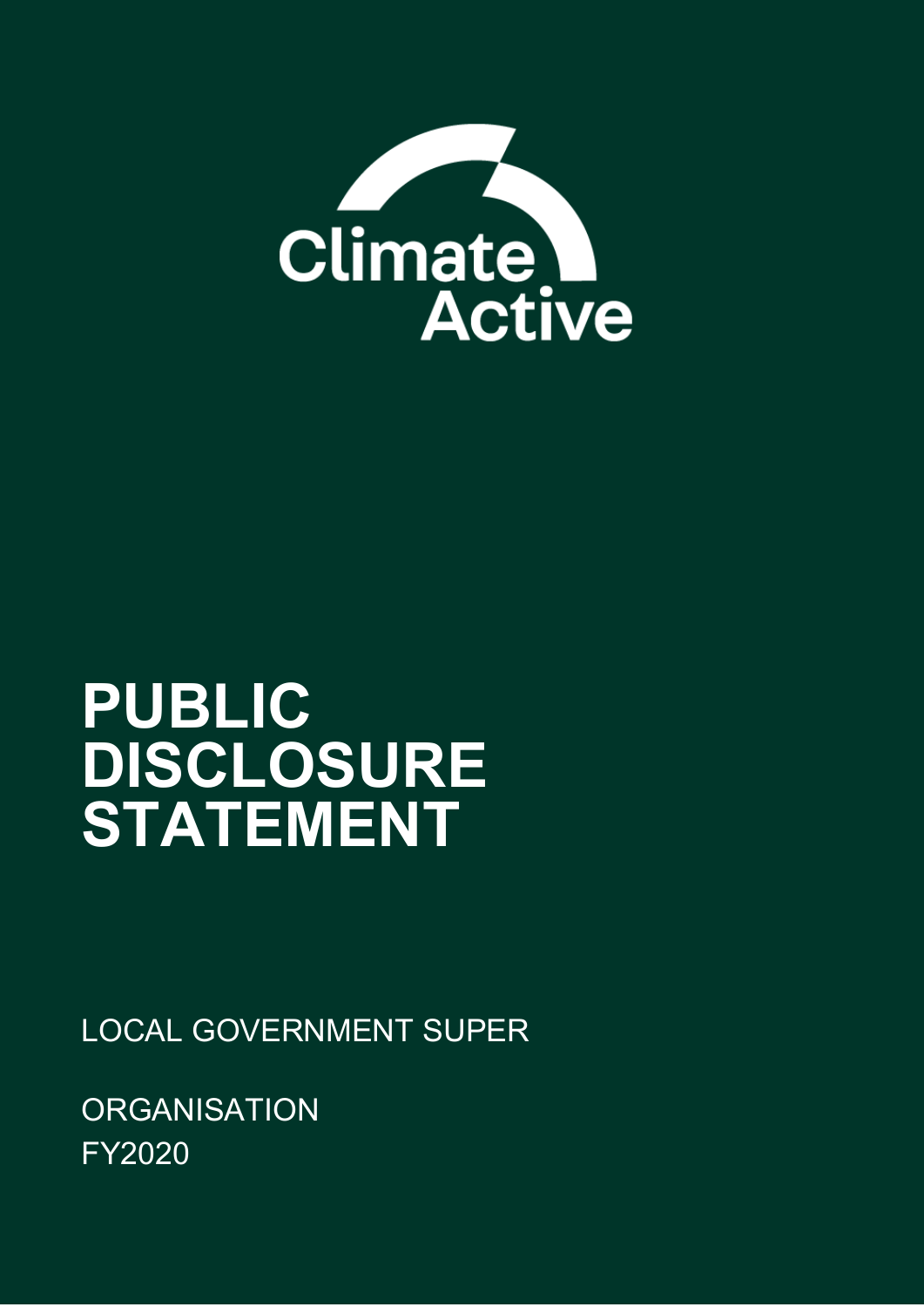

# **Climate Active Public Disclosure Statement**







#### NAME OF CERTIFIED ENTITY: LGSS Pty Ltd trading as Local Government Super

REPORTING PERIOD: 1 July 2019 – 30 June 2020

#### **Declaration**

To the best of my knowledge, the information provided in this Public Disclosure Statement is true and correct and meets the requirements of the Climate Active Carbon Neutral Standard.

Signature Date: 4 March 2020

Name of Signatory: Moya Yip

Position of Signatory: Head of Responsible Investment



**Australian Government** 

**Department of Industry, Science, Energy and Resources** 

Public Disclosure Statement documents are prepared by the submitting organisation. The material in Public Disclosure Statement documents represents the views of the organisation and do not necessarily reflect the views of the Commonwealth. The Commonwealth does not guarantee the accuracy of the contents of the Public Disclosure Statement documents and disclaims liability for any loss arising from the use of the document for any purpose.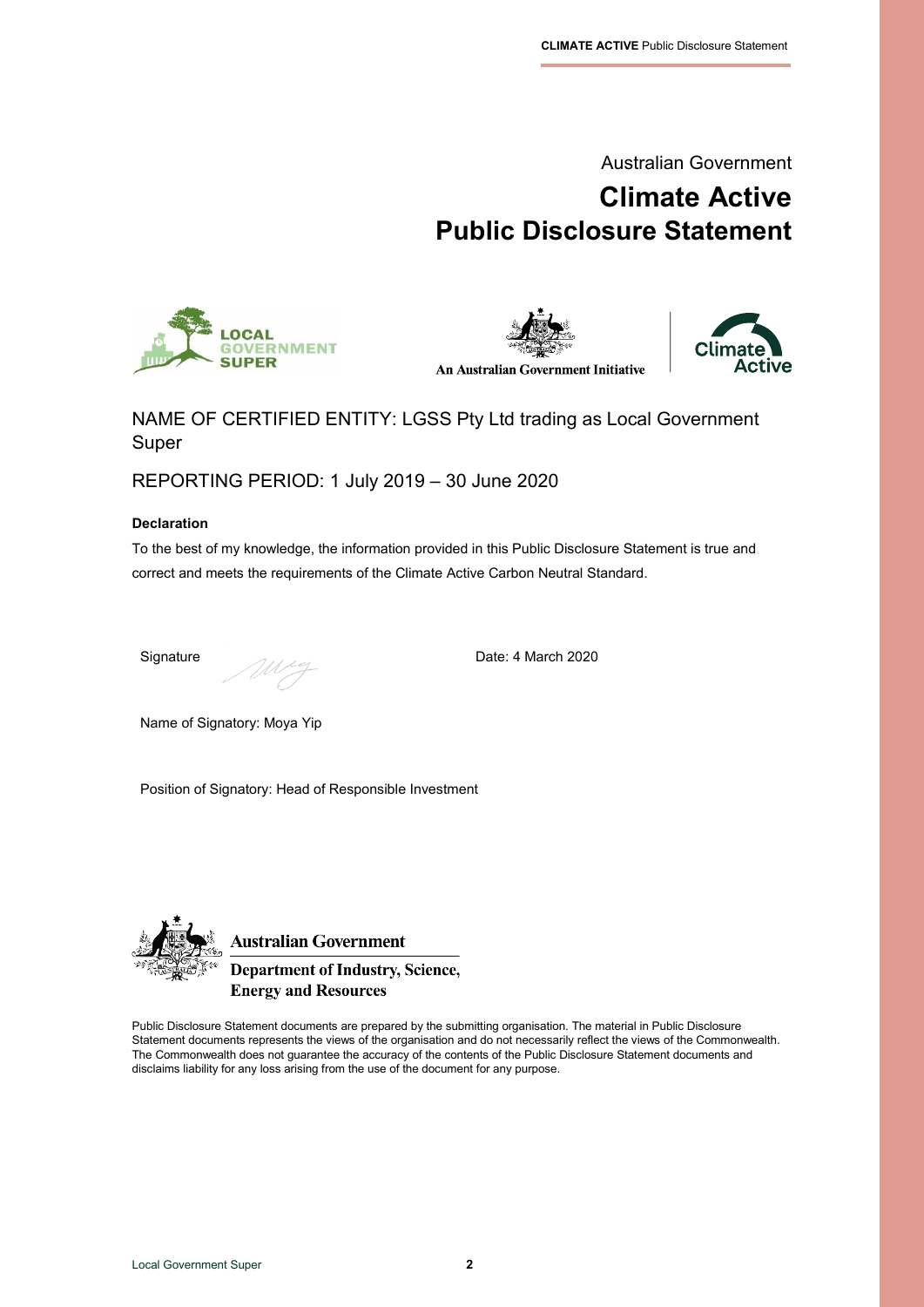# 1. CARBON NEUTRAL INFORMATION

#### **Description of certification**

This certification includes all staff, head office and regional offices in which LGSS Pty Ltd operates. LGSS Pty Ltd is the trustee for the Local Government Super fund (LGS) and the emissions associated solely with the operation and management of this fund are certified carbon neutral. Any emissions associated with the investment assets themselves are outside of this certification boundary.

#### **Organisation description**

Local Government Super (LGS) was established in 1997 to provide retirement benefits to employees of Local Councils in NSW and is now a public offer fund. LGS manages \$12 billion in superannuation assets and has approximately 90,000 members. LGS is a multi-award winning certified responsible super fund with investments across Australian and International shares, property, infrastructure, private

*"Climate change is considered by LGS as the most significant ESG risk facing our members' long-term savings. The Climate Active initiative tangibly supports the transition to net zero emissions by 2050"*

equity, absolute return and fixed interest. LGS manages a \$750 million direct property portfolio (the Portfolio) which comprises eight high quality assets located throughout NSW. The Portfolio helps LGS to achieve long-term stable returns which is key to helping our members build their retirement savings. In April 2019, the Portfolio was the first property portfolio in Australia to be certified carbon neutral by NABERS on behalf of Climate Active.

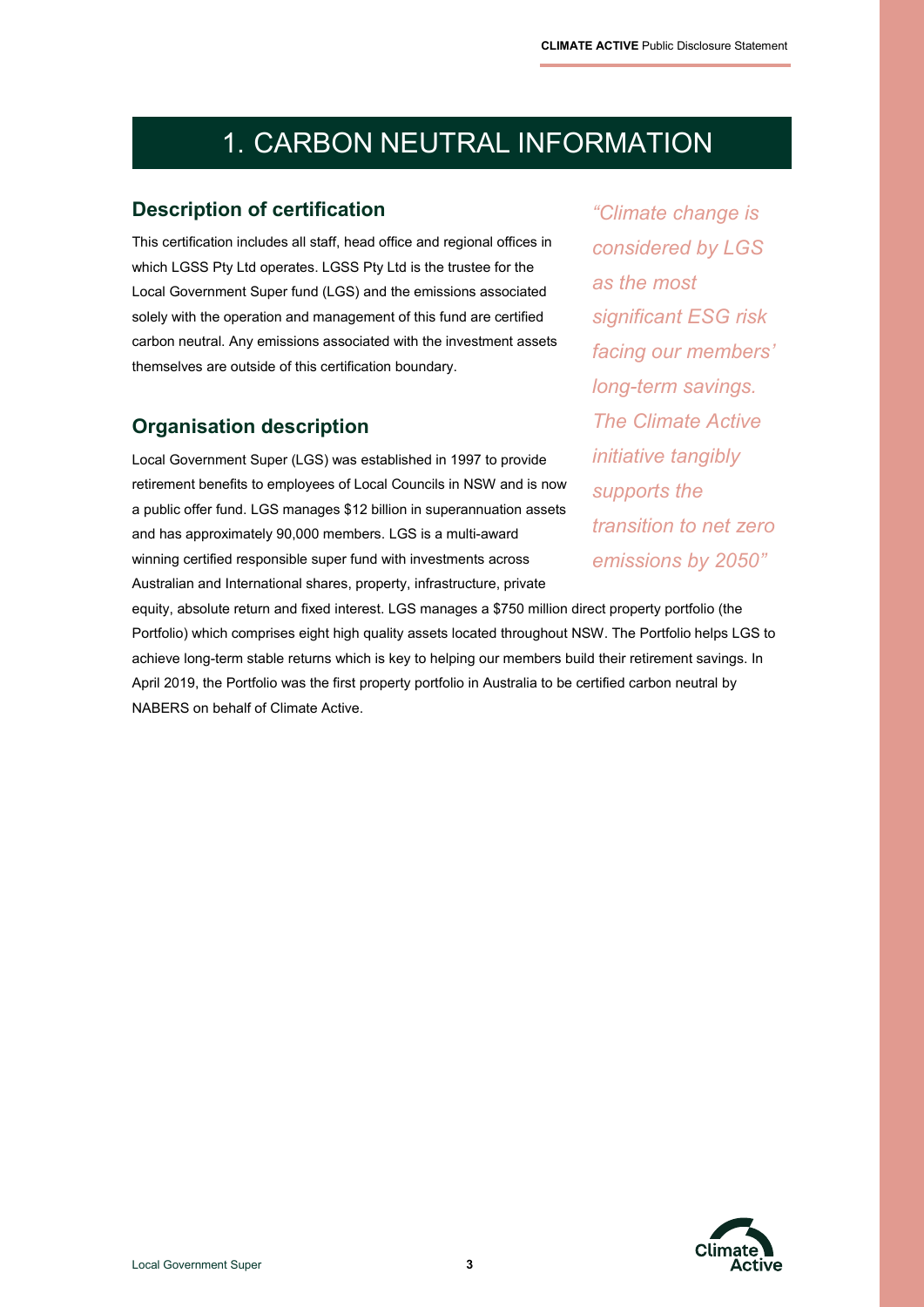# 2. EMISSION BOUNDARY

### **Diagram of the certification boundary**

| <b>Quantified</b>                 | Non-quantified              |  | <b>Excluded</b> |
|-----------------------------------|-----------------------------|--|-----------------|
| Paper                             | Offsite Secure              |  | n/a             |
| <b>Business flights</b>           | Document Storage            |  |                 |
| Hotel accommodation               | <b>General Pest Control</b> |  |                 |
| Staff commute to work             | Water                       |  |                 |
| Waste                             |                             |  |                 |
| Electricity                       |                             |  |                 |
| Fuel use for business<br>purposes |                             |  |                 |
| <b>Telecommunications</b>         |                             |  |                 |
| <b>IT Equipment</b>               |                             |  |                 |
| <b>Printing &amp; Stationery</b>  |                             |  |                 |
| Merchandising                     |                             |  |                 |
| Office furniture                  |                             |  |                 |
| <b>Cleaning Services</b>          |                             |  |                 |
| Food & Catering                   |                             |  |                 |
| Postage                           |                             |  |                 |
| Couriers                          |                             |  |                 |
| Advertising                       |                             |  |                 |
| Taxis                             |                             |  |                 |
| Public transport                  |                             |  |                 |
| Refrigerant                       |                             |  |                 |
| Working from home                 |                             |  |                 |

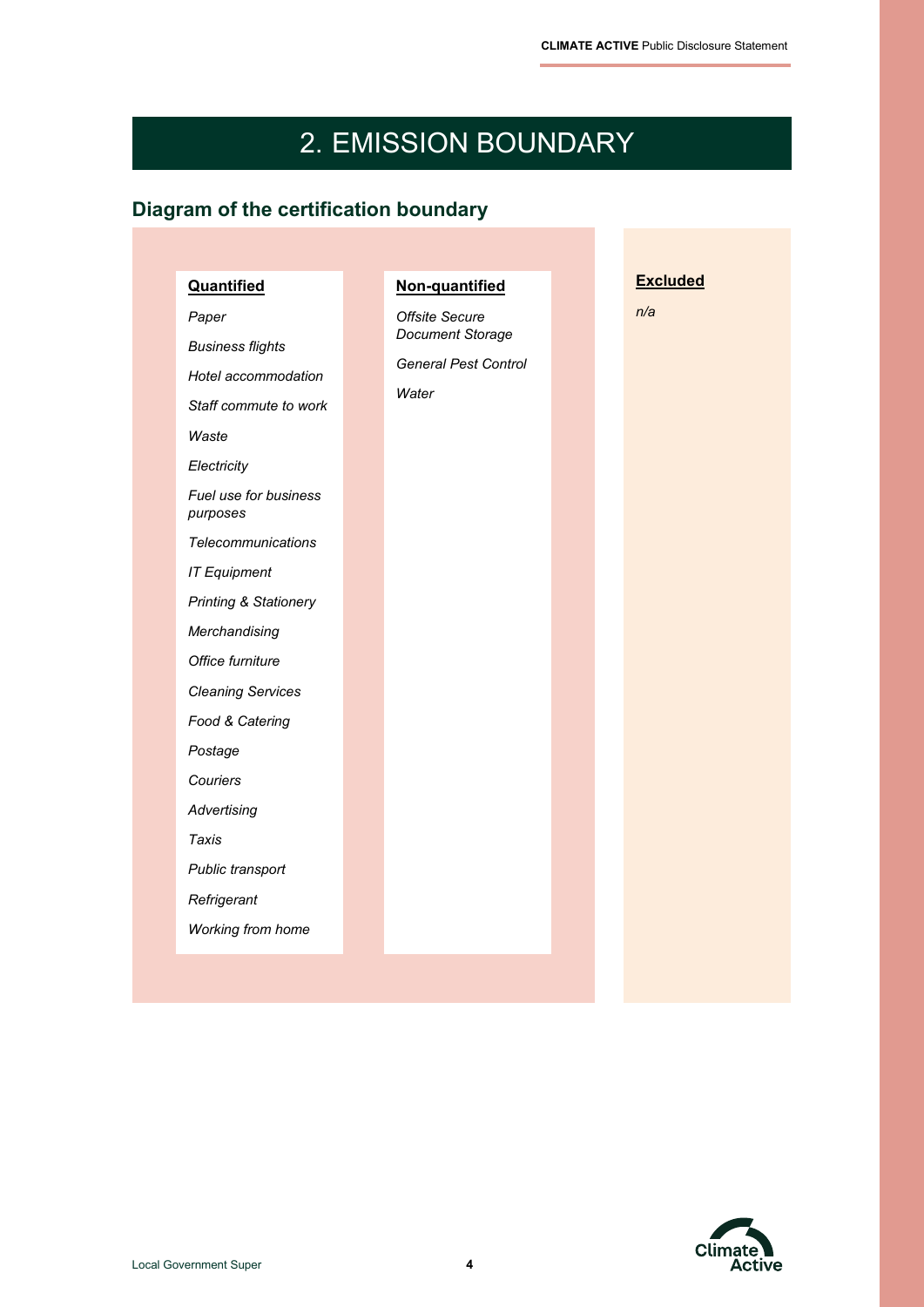### **Non-quantified sources**

Offsite secure document storage, general pest control and water use were not quantified as they were deemed to be immaterial.

### **Data management plan**

n/a

### **Excluded sources (outside of certification boundary)**

n/a

*"Climate Active certification is key to tackling climate change, one of the greatest challenges facing Australia today. It saves energy & costs and drives the market for sustainable, ethical products & services"*

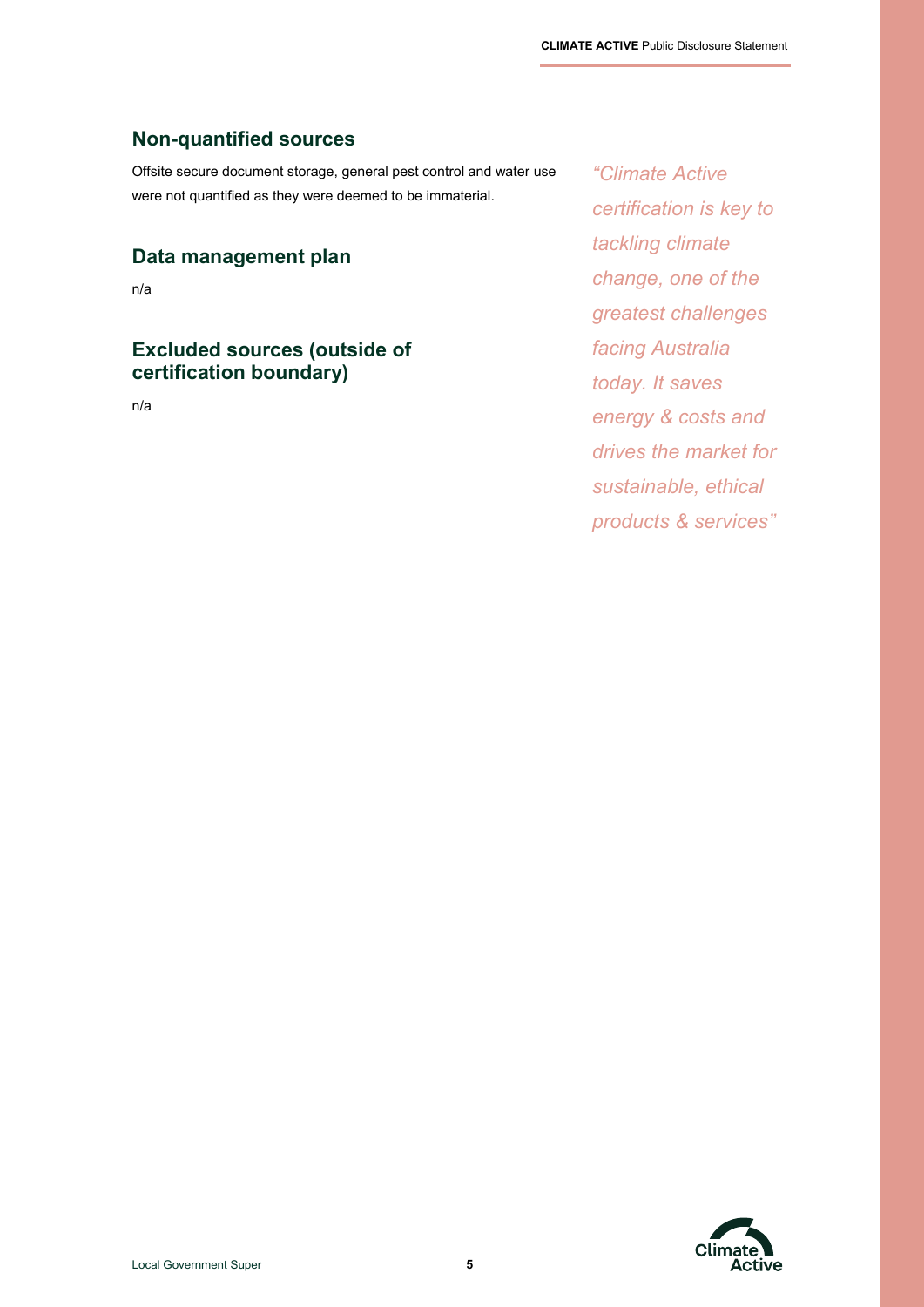# 3. EMISSIONS SUMMARY

#### **Emissions reduction strategy**

LGS is exploring ways to reduce emissions associated with operational business practices, such as the use of technology like videoconferencing and screen sharing to reduce travel.

LGS also sources GreenPower for its head office and uses Powershop to provide 100% carbon neutral electricity across all of its locations. The Sydney head office is also located in a carbon neutral building, further reducing the emissions associated with utilities. LGS is carbon neutral for all NABERS rated buildings. Additionally, LGS is a signatory to the World Green Building Council's global Net Zero Carbon Buildings Commitment to achieve net zero operating carbon emissions across the LGS direct property portfolio by 2030, as well as advocating for all buildings to be net zero by 2050.

As a result of this inventory, postage has been identified as a significant emissions source. LGS will seek to better understand its emissions through greater dialogue with its postal suppliers and investigate ways to reduce its dependence on postal services, such as through the use of digital documents and sign offs.

Other considerations will also go into increasing flexible working, reducing staff travel to and from work. LGS is also undertaking optimisation of fleet vehicle programmes and offsetting its remaining emissions.

LGS has established a Sustainability Committee comprised of members across different divisions of the fund. This has the support LGS' CEO and Board and is tasked with reducing emissions across the fund's operations ensuring sustainable practices are implemented including supplier and procurement policies. As the fund continues to undergo digital transformation, LGS will look to reducing emissions that occur from postage and printing. The intention is for this Committee to report regularly to the Board of Trustees.

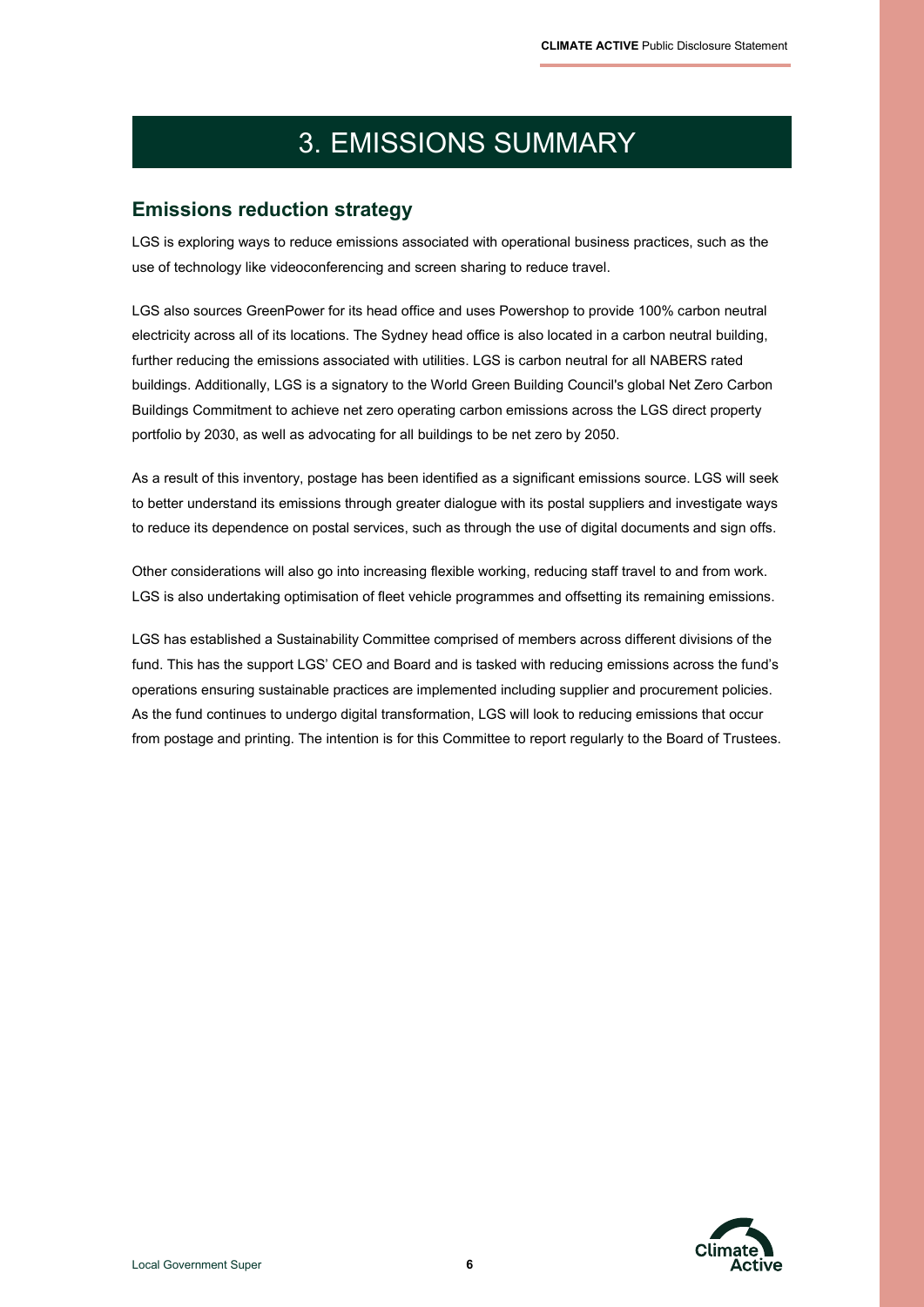#### **Emissions over time**

Emissions reduced for a combination of reasons predominantly related to COVID-19. The key areas of change are detailed below.

#### **Postage**

Postage volumes increased during the year due to significant event notices related to fees, insurance changes and one-off costs (such as advice regarding LGS' new Chairman, new CEO and additional Board members). However, the emissions intensity of this activity significantly decreased due to improved data provided by suppliers and also a reduction in the Climate Active emission factor.

#### **IT Equipment**

IT equipment emissions increased significantly as brand new leased laptops were provided to all staff.

#### **Flights, Hotels and Transport Fuels**

All travel was significantly impacted by COVID-19 which resulted in a decrease in business flights, hotels and transport fuels.

#### **Table 1**

| <b>Emissions since base year</b> |                      |                         |
|----------------------------------|----------------------|-------------------------|
|                                  | Base year:<br>FY2019 | Current year:<br>FY2020 |
| Total tCO2e                      | 1,359.537            | 768.417                 |

#### **Emissions reduction actions**

During the FY2020 period LGS has enhanced video conferencing capability and whilst this was partly due to COVID-19, this will remain in order to reduce travel emissions.

While working from home, staff were also printing less and requiring less stationery, working digitally rather than paper based. Growing staff awareness of only printing when necessary helped to decrease these emissions further.

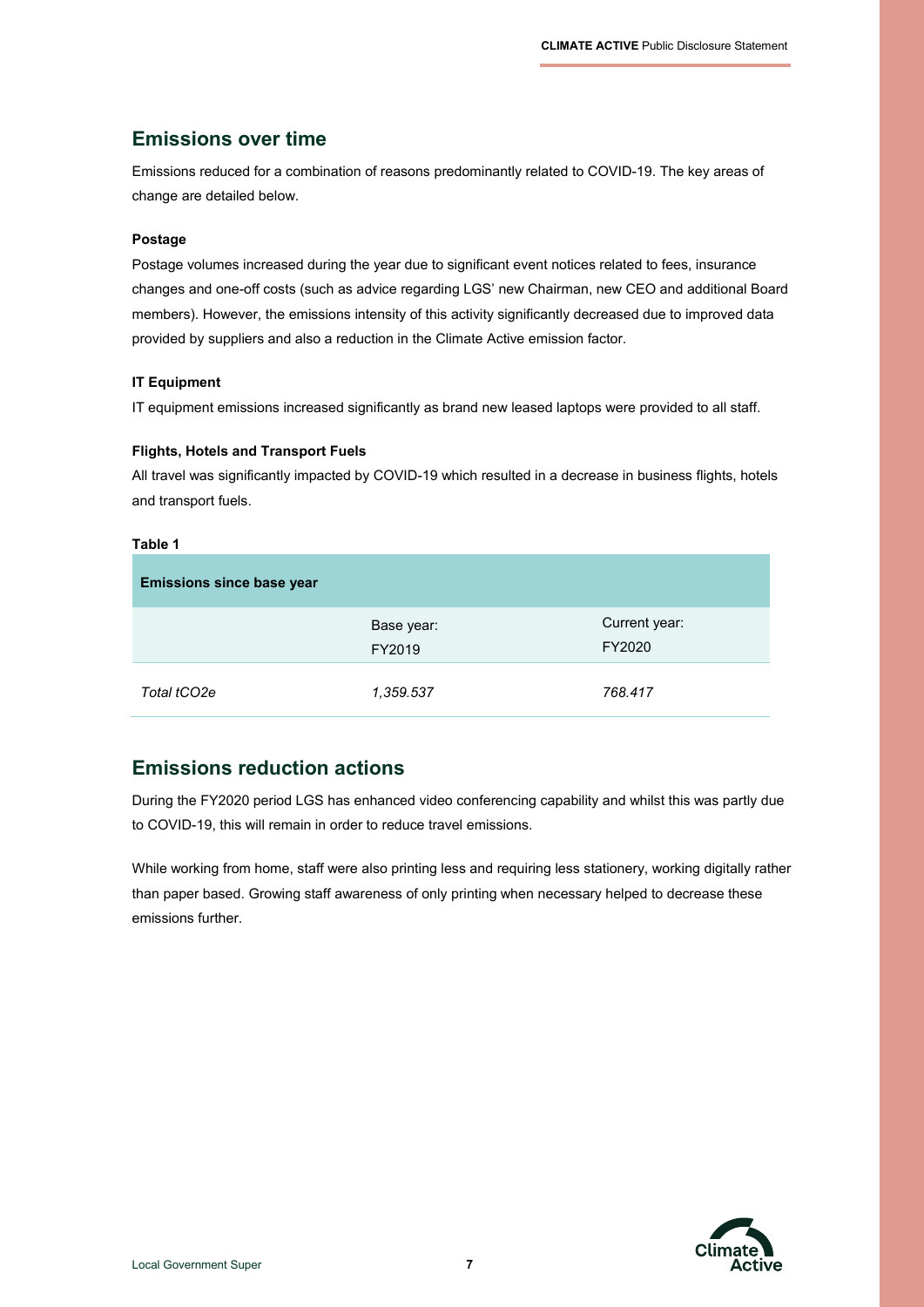### **Emissions summary (inventory)**

| Table 2                         |                            |                          |
|---------------------------------|----------------------------|--------------------------|
| <b>Emission source category</b> |                            | tonnes CO <sub>2-e</sub> |
| Accommodation and facilities    |                            | 18.488                   |
| Air Transport (km)              |                            | 27.156                   |
| <b>Cleaning and Chemicals</b>   |                            | 3.156                    |
| Electricity                     |                            | 0.000                    |
| Food                            |                            | 17.482                   |
| ICT services and equipment      |                            | 155.294                  |
| Land and Sea Transport (fuel)   |                            | 71.907                   |
| Land and Sea Transport (km)     |                            | 44.504                   |
| Office equipment & supplies     |                            | 139.034                  |
| Postage, courier and freight    |                            | 211.819                  |
| <b>Professional Services</b>    |                            | 44.645                   |
| Refrigerants                    |                            | 0.027                    |
| Waste                           |                            | 2.581                    |
| Products                        |                            | 22.852                   |
| <b>Taxi and Uber</b>            |                            | 0.775                    |
| Working from home               |                            | 8.696                    |
|                                 | <b>Total Net Emissions</b> | 768.417                  |

### **Uplift factors**

| Table 3                         |                                                            |                 |         |
|---------------------------------|------------------------------------------------------------|-----------------|---------|
| <b>Reason for uplift factor</b> |                                                            | tonnes $CO2$ -e |         |
| n/a                             |                                                            |                 | n/a     |
|                                 | Total footprint to offset (uplift factors + net emissions) |                 | 768.417 |

### **Carbon neutral products**

Carbon neutral paper from Winc and Australia Post carbon neutral card products were used.

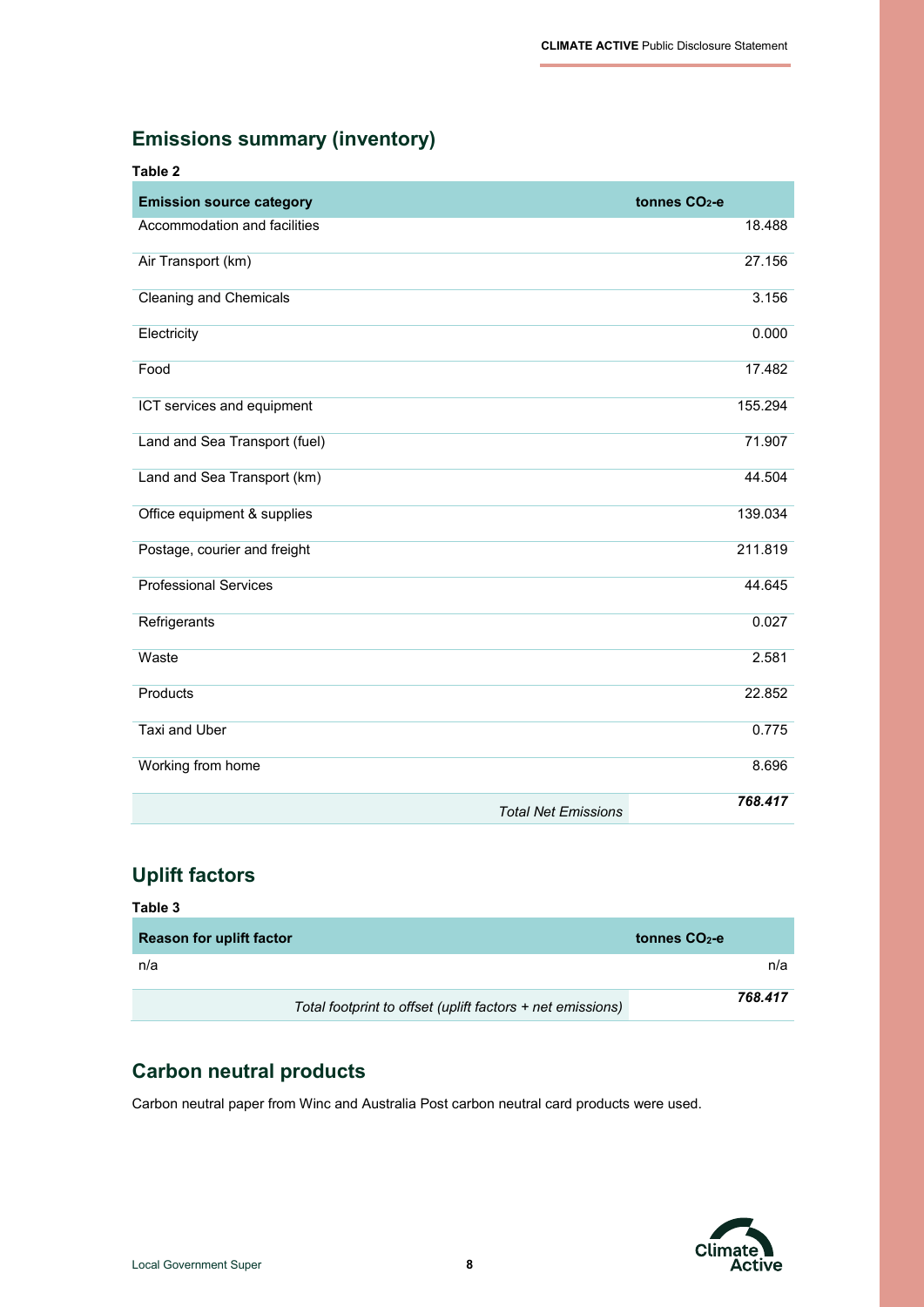### **Electricity summary**

Electricity was calculated using a Location-based approach.

The Climate Active team are consulting on the use of a market vs location-based approach for electricity accounting with a view to finalising a policy decision for the carbon neutral certification by July 2020. Given a decision is still pending on the accounting way forward, a summary of emissions using both measures has been provided for full disclosure and to ensure year on year comparisons can be made**.**

#### **Market-based approach electricity summary**

| Table 4                                 |         |                                   |
|-----------------------------------------|---------|-----------------------------------|
| <b>Electricity inventory items</b>      | kWh     | <b>Emissions</b><br>(tonnes CO2e) |
| <b>Electricity Renewables</b>           | 117,084 | 0.000                             |
| <b>Electricity Carbon Neutral Power</b> | 156,625 | -169.326                          |
| <b>Electricity Remaining</b>            | 39,541  | 42.748                            |
| Renewable electricity percentage        | 75%     |                                   |
| Net emissions (Market based approach)   |         | 0.000                             |

#### **Location-based summary**

| Table 5                    |                                                  |        |                                                             |                                                   |
|----------------------------|--------------------------------------------------|--------|-------------------------------------------------------------|---------------------------------------------------|
| State/<br><b>Territory</b> | <b>Electricity Inventory items</b>               | kWh    | <b>Full</b><br><b>Emission</b><br>factor<br>$(Scope 2 + 3)$ | <b>Emissions</b><br>(tonnes<br>CO <sub>2</sub> e) |
| <b>ACT/NSW</b>             | <b>Electricity Renewables</b>                    | 87,952 | $-0.90$                                                     | $-79.157$                                         |
| <b>ACT/NSW</b>             | <b>Electricity Carbon Neutral Power</b>          | 156,62 | $-0.90$                                                     | $-140.963$                                        |
| <b>ACT/NSW</b>             | Netted off (exported on-site generation)         |        | $-0.81$                                                     | 0.000                                             |
| <b>ACT/NSW</b>             | <b>Electricity Total</b>                         | 156.62 | 0.90                                                        | 140.963                                           |
|                            | Total net electricity emissions (Location based) |        | 0.00                                                        | 0.000                                             |

# 4. CARBON OFFSETS

### **Offset purchasing strategy:** in arrears

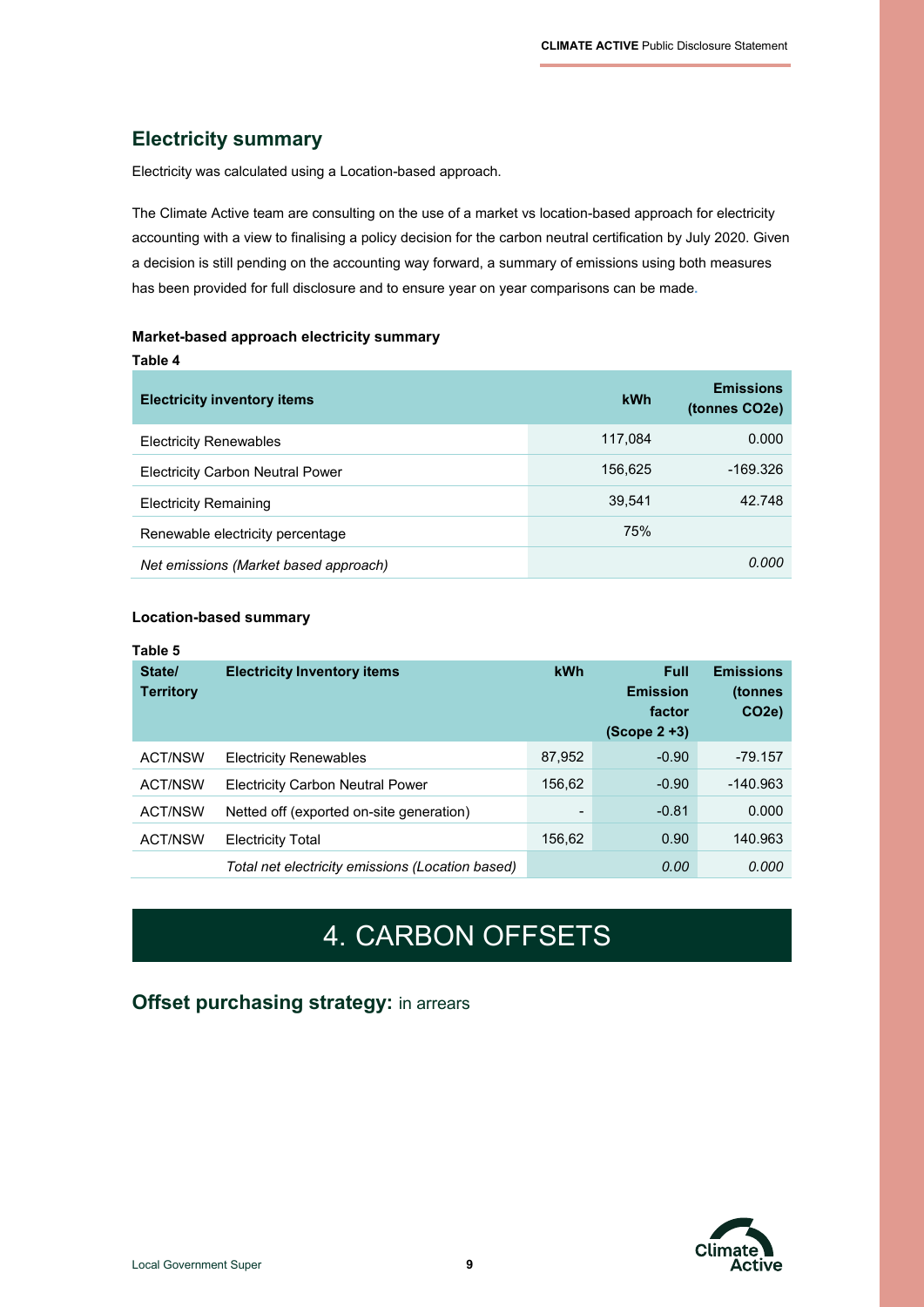÷

### **Offsets summary**

**Table 7**

| 1. Total offsets required for this report                      |                         |                 | 769                                                       |                                                                               |         |                                |                                           |                                        |                                    |
|----------------------------------------------------------------|-------------------------|-----------------|-----------------------------------------------------------|-------------------------------------------------------------------------------|---------|--------------------------------|-------------------------------------------|----------------------------------------|------------------------------------|
| 2. Offsets retired in previous reports and used in this report |                         |                 | 0                                                         |                                                                               |         |                                |                                           |                                        |                                    |
| 3. Net offsets required for this report                        |                         |                 | 769                                                       |                                                                               |         |                                |                                           |                                        |                                    |
| <b>Project description</b>                                     | Type of<br>offset units | <b>Registry</b> | <b>Date</b><br>retired                                    | Serial number (and hyperlink<br>to registry transaction record)               | Vintage | Quantity<br>(tonnes<br>$CO2-e$ | Quantity<br>used in<br>previous<br>report | Quantity<br>banked for<br>future years | Quantity<br>used in<br>this report |
| Chyulu Hills REDD+ Project                                     | <b>VCUs</b>             | Verra           | 11 Jan<br>2021                                            | 8544-29873078-29873577-VCS-<br>VCU-263-VER-KE-14-1408-<br>01012014-31122014-1 | 2014    | 500                            | 0                                         | 0                                      | 500                                |
| Rimba Raya Biodiversity<br>Reserve Project                     | <b>VCUs</b>             | Verra           | 11 Jan<br>2021                                            | 5816-261749130-261749398-<br>VCU-016-MER-ID-14-674-<br>01072013-31122013-1    | 2013    | 269                            | 0                                         | 0                                      | 269                                |
|                                                                |                         |                 | Total offsets retired this report and used in this report |                                                                               |         |                                | 769                                       |                                        |                                    |
|                                                                |                         |                 |                                                           | Total offsets retired this report and banked for future reports               |         |                                |                                           |                                        | 0                                  |

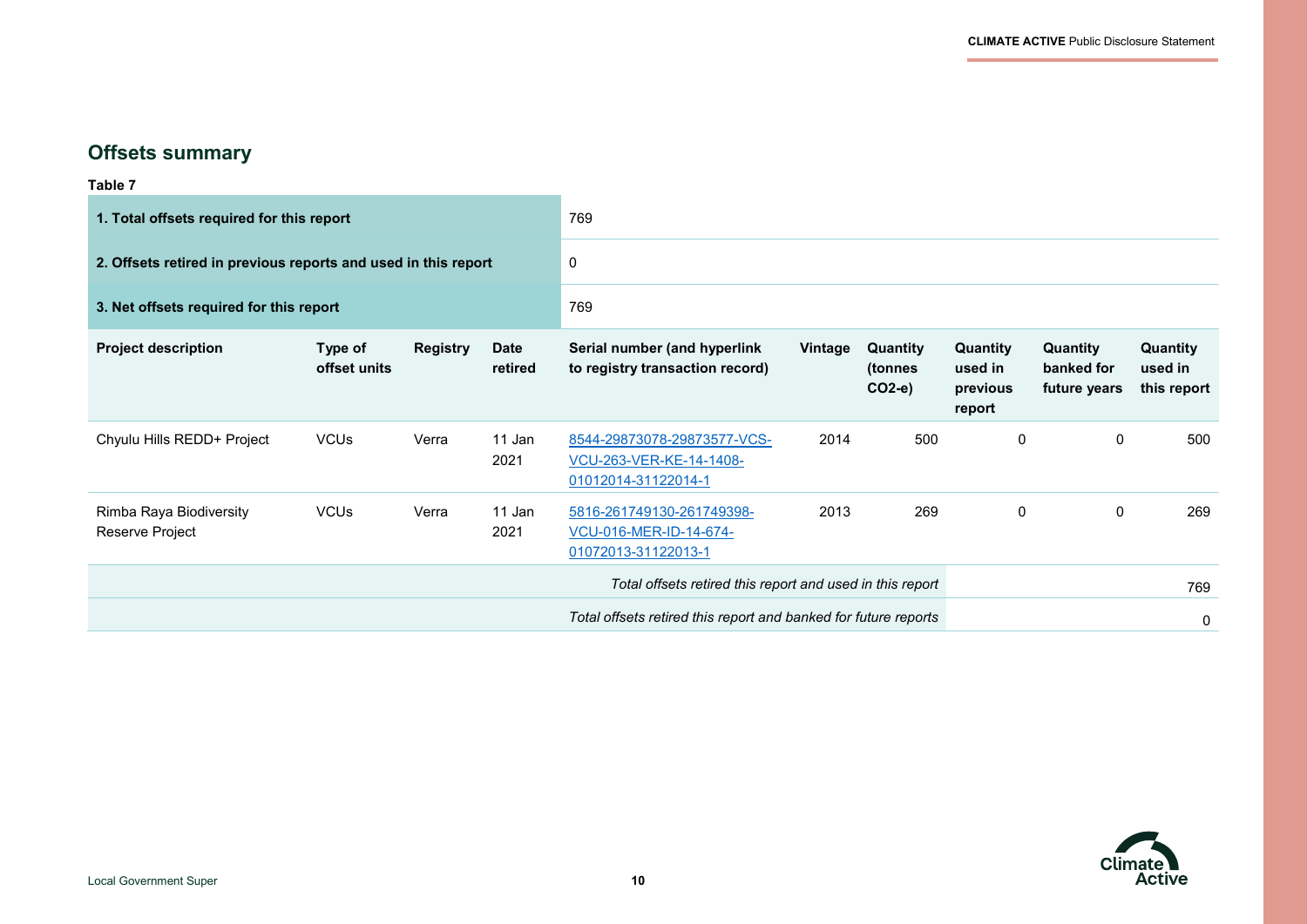### **Co-benefits**

LGS invests in Chyulu Hills Project, a multi partner community led initiative paving the way for eco system scale conservation in Kenya. The area is part of a critical wildlife corridor between Tsavo and Amboseli National Parks. It is also home to both Maasai pastoralists and Kamba agriculturalists. The landscape offers important ecosystem benefits to communities including water provision, carbon sequestration & storage, ethnomedicinal plants, cultural heritage, and biodiversity as well as climate regulation.

LGS invests in Rimba Raya Biodiversity Reserve in Kalimantan Indonesia. The project is a climate change mitigation, conservation and biodiversity initiative. Rimba Raya supports surrounding villages whilst protecting and giving sanctuary to endangered species of flora and fauna. Some of these include wild orangutans, monkeys, bears and pangolins. The project also provides employment and educational opportunities to the local population. Rimba Raya meets all 17 United Nations Sustainable Development Goals.

# 5. USE OF TRADE MARK

#### **Table 8**

**Description where trademark used Logo type**

LGS Website Climate Active Organisation

# 6. ADDITIONAL INFORMATION

LGS is "whole of fund" RI certified by RIAA (Responsible Investment Association of Australasia), has a 4 star GRESB Assessment rating and a 5 star Green Building Council of Australia Green Star rating for the direct property portfolio.

LGS is committed to ensuring that responsible management practices are in place to minimise the environmental impact of our properties and that we are making a positive contribution to society. The Local Government Property Fund is [Climate Bond Certified.](https://www.lgsuper.com.au/assets/property/LGF-Climate-Bonds-Certificate.pdf) LGS has achieved [carbon neutral certification by the](https://www.climateactive.org.au/buy-climate-active/certified-members/local-government-super-property-portfolio)  [Australian Government](https://www.climateactive.org.au/buy-climate-active/certified-members/local-government-super-property-portfolio) for all NABERS rated buildings in its direct property portfolio. LGS is a signatory to the World Green Building Council's global Net Zero Carbon Buildings Commitment to achieve net zero operating carbon emissions across the LGS direct property portfolio by 2030, as well as advocating for all buildings to be net zero by 2050. LGS aims to continuously improve our sustainability performance and play a leadership role in the industry.

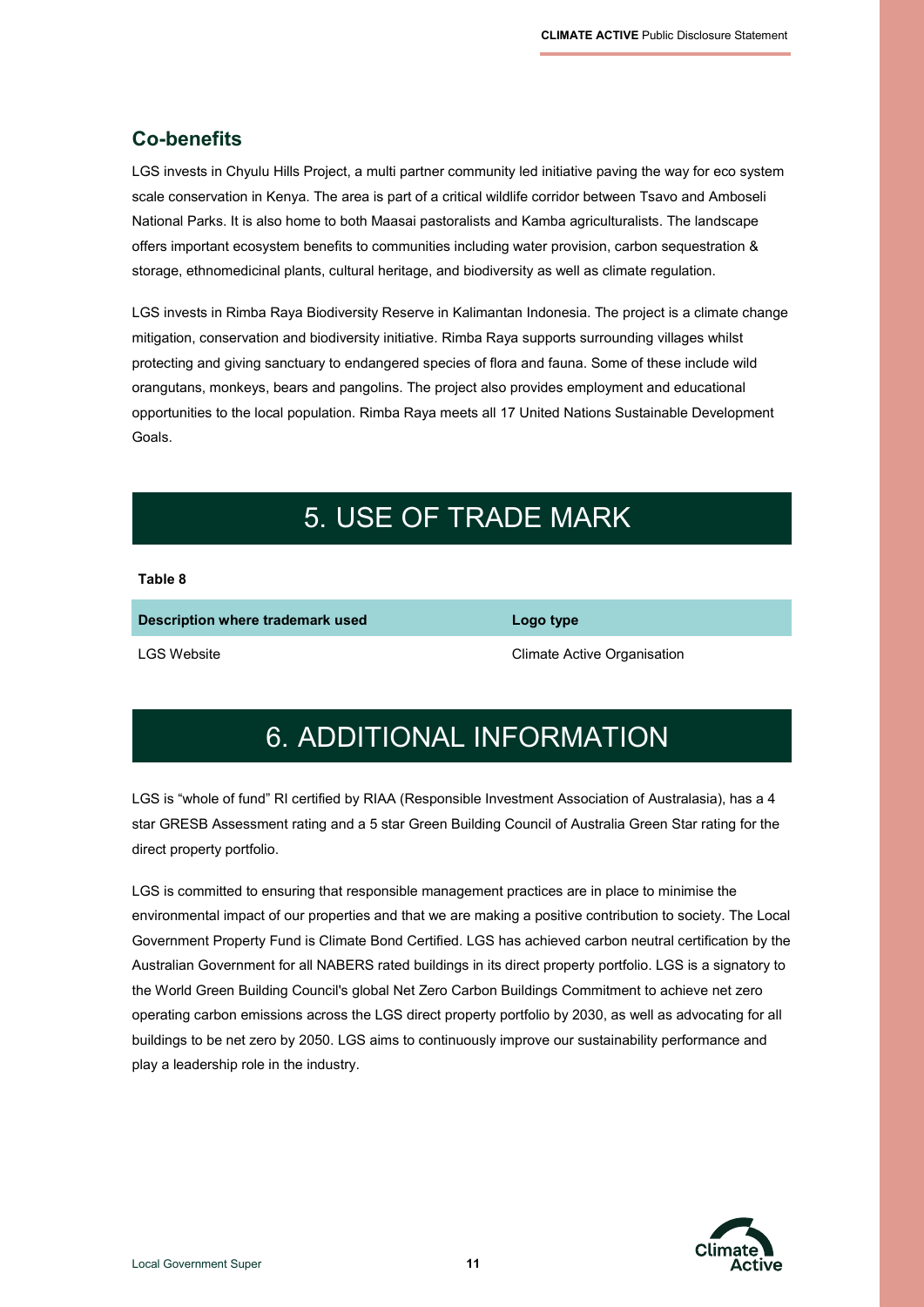# APPENDIX 1

### **Excluded emissions**

To be deemed relevant an emission must meet two of the five relevance criteria. Excluded emissions are detailed below against each of the five criteria.

| Table 9                         |                                                                                                                                                                                 |                                                                                                                                  |                                                                                                 |                                                                                                                                       |                                                                                                                                                                                                                                                                |
|---------------------------------|---------------------------------------------------------------------------------------------------------------------------------------------------------------------------------|----------------------------------------------------------------------------------------------------------------------------------|-------------------------------------------------------------------------------------------------|---------------------------------------------------------------------------------------------------------------------------------------|----------------------------------------------------------------------------------------------------------------------------------------------------------------------------------------------------------------------------------------------------------------|
| <b>Relevance test</b>           |                                                                                                                                                                                 |                                                                                                                                  |                                                                                                 |                                                                                                                                       |                                                                                                                                                                                                                                                                |
| Excluded<br>emission<br>sources | The emissions<br>from a<br>particular<br>source are<br>likely to be<br>large relative<br>to the<br>organisation's<br>electricity,<br>stationary<br>energy and<br>fuel emissions | The emissions<br>from a<br>particular<br>source<br>contribute<br>to the<br>organisation's<br>greenhouse<br>gas risk<br>exposure. | Key<br>stakeholders<br>deem the<br>emissions<br>from a<br>particular<br>source are<br>relevant. | The<br>responsible<br>entity has the<br>potential to<br>influence the<br>reduction of<br>emissions<br>from a<br>particular<br>source. | The emissions<br>are from<br>outsourced<br>activities<br>previously<br>undertaken<br>within the<br>organisation's<br>boundary,<br>or from<br>outsourced<br>activities<br>typically<br>undertaken<br>within the<br>boundary for<br>comparable<br>organisations. |
| n/a                             | n/a                                                                                                                                                                             | n/a                                                                                                                              | n/a                                                                                             | n/a                                                                                                                                   | n/a                                                                                                                                                                                                                                                            |